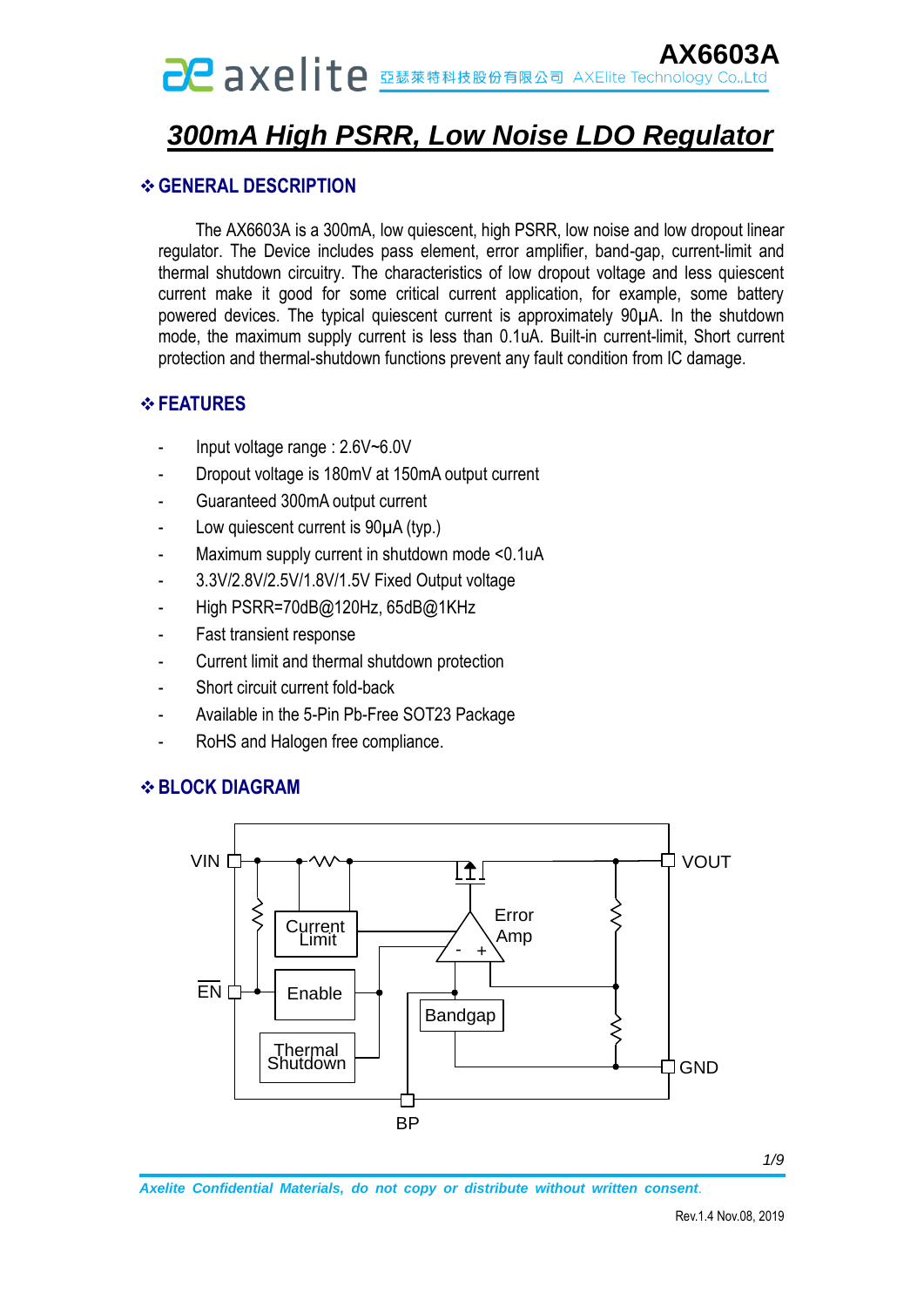# **AX6603A**

### **PIN ASSIGNMENT**

The package of AX6603A is SOT23-5L; the pin assignment is given by:



| <b>Name</b> | <b>Description</b>                    |
|-------------|---------------------------------------|
| <b>VIN</b>  | Voltage input                         |
| <b>GND</b>  | Ground                                |
| EN          | Enable pin, it is internal pull high. |
|             | The pin is pull low enable.           |
| <b>BP</b>   | Bandgap                               |
| <b>VOUT</b> | <b>Output Voltage</b>                 |

#### **ORDER/MARKING INFORMATION**



| <b>Appendix</b>    |                            |
|--------------------|----------------------------|
| <b>Part Number</b> | <b>Identification Code</b> |
| AX6603A-1.5V       | 16                         |
| AX6603A-1.8V       | L5                         |
| AX6603A-2.5V       | l 4                        |
| AX6603A-2.8V       | L3                         |
| AX6603A-3.3V       | l 2                        |

### **❖ ABSOLUTE MAXIMUM RATINGS (at TA=25°C)**

| <b>Characteristics</b>                      | <b>Symbol</b>              | Rating                      | Unit        |
|---------------------------------------------|----------------------------|-----------------------------|-------------|
| V <sub>IN</sub> Pin Voltage                 | $V_{\text{IN}}$            | $GND - 0.3$ to $GND + 6.5$  | V           |
| Output Voltage                              | VOUT                       | GND - 0.3 to $V_{IN}$ + 0.3 | V           |
| Enable Voltage                              | $\rm V_{\overline{EN}}$    | GND - $0.3$ to GND + $6.5$  | V           |
| Power Dissipation                           | <b>PD</b>                  | 400                         | mW          |
| Storage Temperature Range                   | $T_{ST}$                   | $-40$ to $+150$             | $^{\circ}C$ |
| <b>Operating Temperature Range</b>          | $\mathsf{T}_{\mathsf{OP}}$ | $-40$ to $+85$              | $^{\circ}C$ |
| <b>Junction Temperature</b>                 | TJ                         | $-40$ to $+125$             | $^{\circ}C$ |
| Thermal Resistance from Junction to case    | $\theta_{\text{JC}}$       | 180                         | °C/W        |
| Thermal Resistance from Junction to ambient | $\theta_{JA}$              | 250                         | °C/W        |

Note: θ<sub>JA</sub> is measured with the PCB copper area of approximately 1 in<sup>2</sup>(Multi-layer). That need connect to GND pin.

*2/9*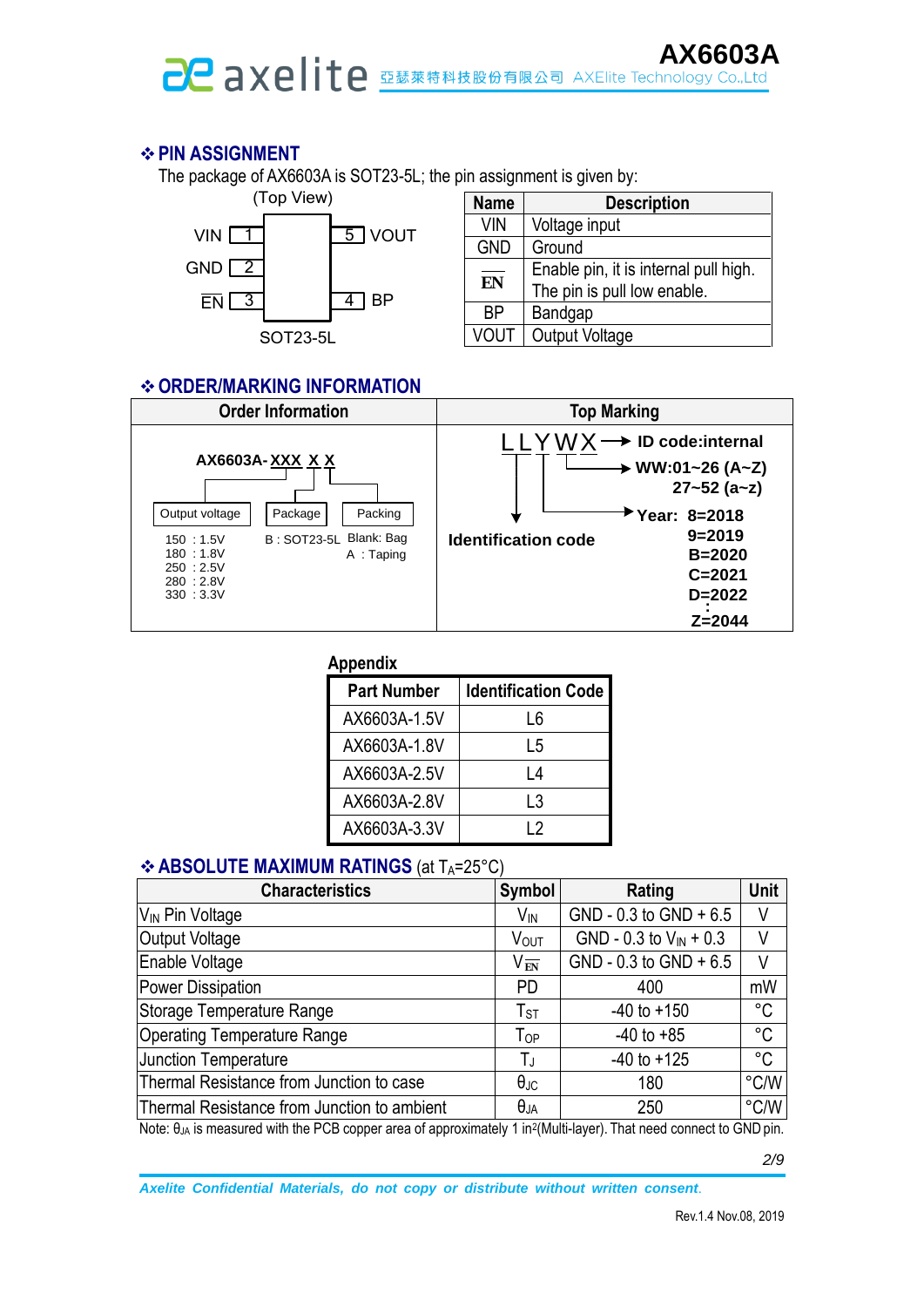| <b>Characteristics</b>                    | <b>Symbol</b>            | <b>Conditions</b>                                                                                       |                          | <b>Min</b>     | <b>Typ</b>               | <b>Max</b>     | <b>Units</b> |
|-------------------------------------------|--------------------------|---------------------------------------------------------------------------------------------------------|--------------------------|----------------|--------------------------|----------------|--------------|
| Input Voltage                             | $V_{IN}$                 |                                                                                                         | (Note1)                  | 2.6            |                          | 6              | V            |
| <b>Output Voltage Accuracy</b>            | $\Delta V_{\text{OUT}}$  | V <sub>IN</sub> =V <sub>OUT</sub> +0.1V to 6V<br>$V_{\text{OUT}}\!\geq\!1.80$ V, l $_{\text{OUT}}$ =1mA |                          | $-3$           |                          | $+3$           | $\%$         |
| (Note 2)                                  |                          | $V_{IN} = 2.6V$ to 6V<br>V <sub>OUT</sub> =1.5V, I <sub>OUT</sub> =1mA                                  |                          | $-4$           |                          | $+4$           |              |
| Quiescent Current                         | lQ                       | $I_{\text{OUT}} = 0 \text{mA}$ , $V_{\text{IN}} = 5V$                                                   |                          | $\overline{a}$ | 90                       |                | μA           |
|                                           |                          | $I_{\text{OUT}} = 300 \text{mA}$                                                                        | $VOUT=1.50V$             | $\overline{a}$ | 1.10                     | 1.3            |              |
|                                           | <b>VDROP</b>             |                                                                                                         | $V_{OUT} = 1.80V$        | $\overline{a}$ | 0.8                      | 1.0            | $\vee$       |
| <b>Dropout Voltage</b>                    |                          |                                                                                                         | $V_{\text{OUT}} = 2.50V$ | $\overline{a}$ | 0.4                      | 0.6            |              |
|                                           |                          |                                                                                                         | $V_{\text{OUT}} = 2.80V$ | $\overline{a}$ | 0.38                     | 0.5            |              |
|                                           |                          |                                                                                                         | $V_{\text{OUT}} = 3.30V$ | L.             | 0.36                     | 0.5            |              |
| Current Limit (Note 3)                    | <b>ILIMIT</b>            |                                                                                                         |                          | 400            | 600                      | $\overline{a}$ | mA           |
| <b>Short Circuit Current</b>              | <b>I</b> short           | $V_{\text{OUT}}$ <1.0V                                                                                  |                          | ÷,             | 170                      |                | mA           |
| Load Regulation (Note 4)                  | $\Delta V_{\text{LOAD}}$ | $ I_{\text{OUT}} $ = 10m~300mA                                                                          |                          | L.             |                          | 0.02           | % /mA        |
|                                           |                          | $C_{\text{IN}}$ =1µF,                                                                                   | F=120Hz                  | $\overline{a}$ | 70                       |                |              |
| <b>Ripple Rejection</b>                   | <b>PSRR</b>              | $C_{\text{OUT}}=2.2$ uF,<br>$I_{\text{OUT}} = 10 \text{mA}$                                             | $F = 1K$ Hz              |                | 65                       |                | dB           |
| Enable Input Threshold                    | V <sub>ENH</sub>         | <b>Driver OFF</b>                                                                                       |                          | 2.0            | $\overline{\phantom{a}}$ |                | V            |
|                                           | VENL                     | <b>Driver ON</b>                                                                                        |                          |                |                          | 0.8            |              |
| <b>Enable Pin Current</b>                 | <b>IEH</b>               | $V_{\overline{\text{EN}}}$ =V <sub>IN</sub>                                                             |                          | $\overline{a}$ | 0.003                    | 0.1            | μA           |
| <b>Shutdown Current</b>                   | Isp                      | $V_{IN} = V_{E\overline{N}} = 5V$                                                                       |                          | $\overline{a}$ |                          | 0.1            | μA           |
| Temperature Shutdown                      | $\mathsf T_{\mathsf S}$  |                                                                                                         |                          | L.             | 150                      |                | $^{\circ}C$  |
| Temperature Shutdown<br><b>Hysterisis</b> | $T_{SH}$                 |                                                                                                         |                          | $\overline{a}$ | 30                       |                | $^{\circ}C$  |

### **ELECTRICAL CHARACTERISTICS** TA=25°C (unless otherwise noted)

Note 1: Minimum  $V_{\text{IN}}$  voltage is defined by output adds a dropout voltage.

Note 2: V<sub>IN</sub> minimum must larger than 2.6V.

Note 3: Current limit is measured at constant junction temperature by using pulsed testing with a low ON time.

Note 4: Regulation is measured at constant junction temperature by using pulsed testing with a low ON time.

#### **APPLICATION CIRCUIT**

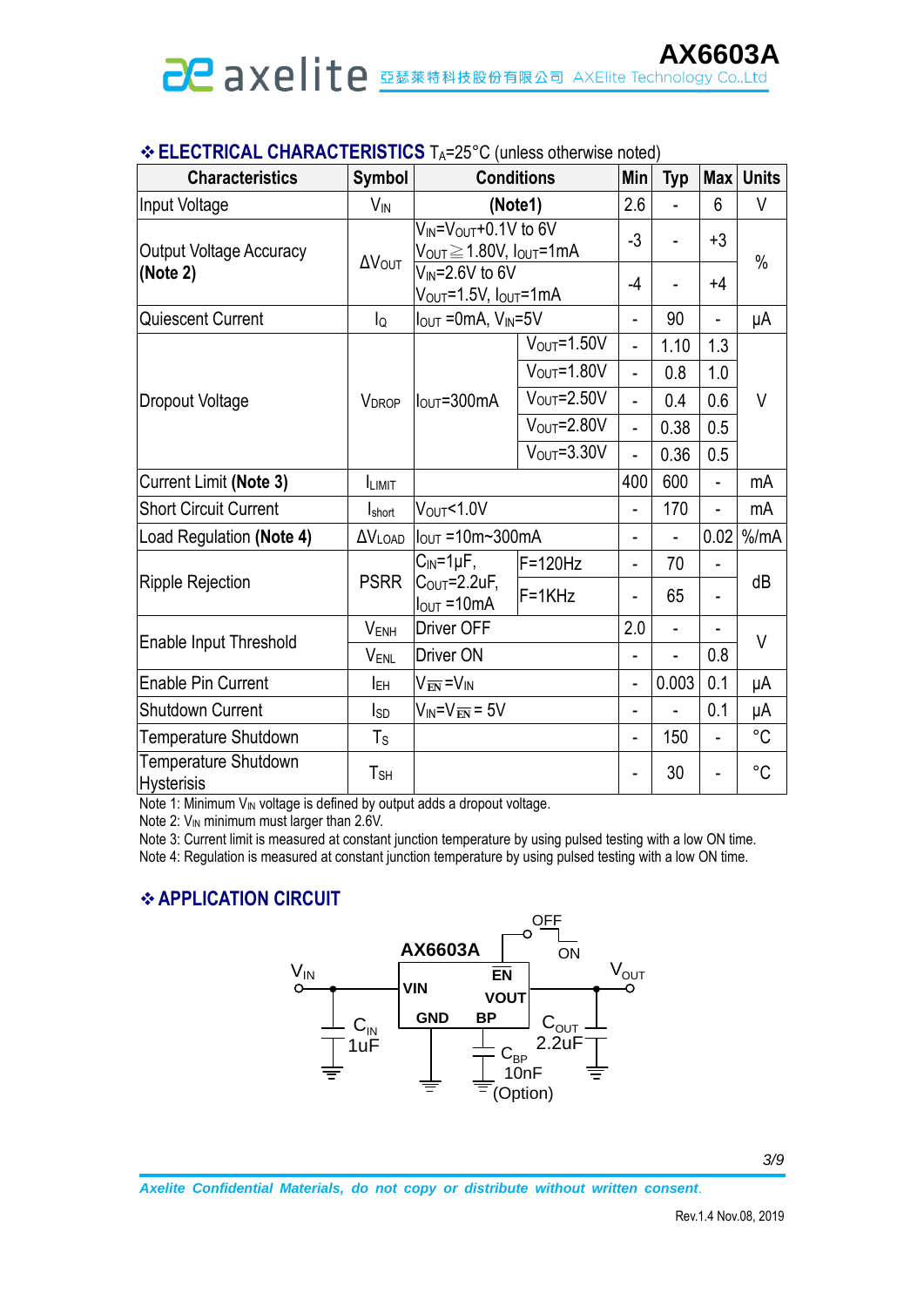### **FUNCTION DESCRIPTIONS**

A minimum of 2.2 $\mu$ F capacitor must be connected from  $V_{\text{OUT}}$  to ground to insure stability. Typically a large storage capacitor is connected from  $V_{IN}$  to ground to ensure that the input voltage does not sag below the minimum dropout voltage during the load transient response. This pin must always be dropout voltage higher than  $V_{\text{OUT}}$  in order for the device to regulate properly.

#### **APPLICATION INFORMATION**

Like any low-dropout regulator, the AX6603A requires input and output decoupling capacitors. The device is specifically designed for portable applications requiring minimum board space and smallest components. These capacitors must be correctly selected for good performance (see Capacitor Characteristics Section). Please note that linear regulators with a low dropout voltage have high internal loop gains which require care in guarding against oscillation caused by insufficient decoupling capacitance.

#### **Capacitor Selection**

Normally, use a 1µF capacitor on the input and a 2.2µF capacitor on the output of the AX6603A. Larger input capacitor values and lower ESR (X5R, X7R) provide better supply-noise rejection and transient response. A higher- value output capacitor (10µF) may be necessary if large, fast transients are anticipated and the device is located several inches from the power source.

#### **Input-Output (Dropout) Voltage**

A regulator's minimum input-to-output voltage differential (dropout voltage) determines the lowest usable supply voltage. In battery-powered systems, this determines the useful end-of-life battery voltage. Because the device uses a PMOS, its dropout voltage is a function of drain-to source on-resistance,  $R_{DS(ON)}$ , multiplied by the load current:

 $V_{\text{DROPOUT}} = V_{\text{IN}} - V_{\text{OUT}} = R_{\text{DS (ON)}}$  x  $I_{\text{OUT}}$ 

#### **Current Limit and Short-Circuit Protection**

 The AX6603A uses a current sense-resistor to monitor the output current. A portion of the PMOS output transistor's current is mirrored to a resistor such that the voltage across this resistor is proportional to the output current. Once the output current exceeds limit threshold, AX6603A would be protected with a limited output current. Further more, when the output is short to ground, the output current would be folded-back to a less limit.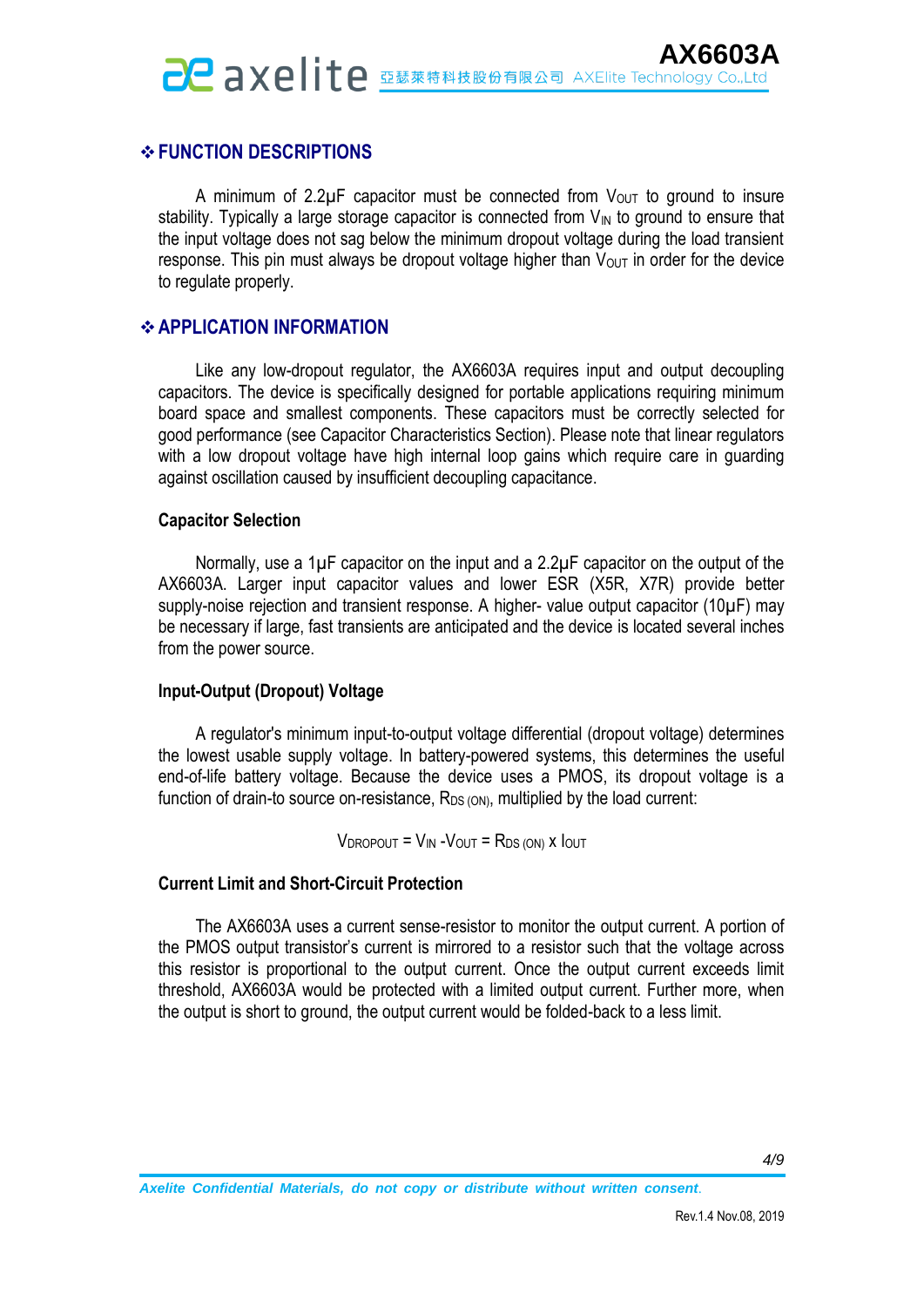#### **Thermal Considerations**

 The AX6603A series can deliver a current of up to 300mA over the full operating junction temperature range. However, the maximum output current must be dated at higher ambient temperature to ensure the junction temperature does not exceed 125°C. With all possible conditions, the junction temperature must be within the range specified under operating conditions. Power dissipation can be calculated based on the output current and the voltage drop across regulator.

#### $PD = (V_{IN} - V_{OUT})$   $I_{OUT}$

The final operating junction temperature for any set of conditions can be estimated by the following thermal equation:

$$
PD (MAX) = (T_{J (MAX)} - T_A) / \theta_{JA}
$$

Where  $T_{J (MAX)}$  is the maximum junction temperature of the die (125°C) and  $T_A$  is the maximum ambient temperature. The junction to ambient thermal resistance (θ<sub>JA</sub>) for SOT-23-5 package at recommended minimum footprint is 250°C/W. Visit our website in which "Recommended Footprints for Soldering Surface Mount Packages" for detail.

#### **PCB Layout**

An input capacitance of  $\approx 1\mu$ F is required between the AX6603A input pin and ground (the amount of the capacitance may be increased without limit), this capacitor must be located a distance of not more than 1cm from the input and return to a clean analog ground. Input capacitor can filter out the input voltage spike caused by the surge current due to the inductive effect of the package pin and the printed circuit board's routing wire. Otherwise, the actual voltage at the IN pin may exceed the absolute maximum rating. The output capacitor also must be located a distance of not more than 1cm from output to a clean analog ground. Because it can filter out the output spike caused by the surge current due to the inductive effect of the package pin and the printed circuit board's routing wire.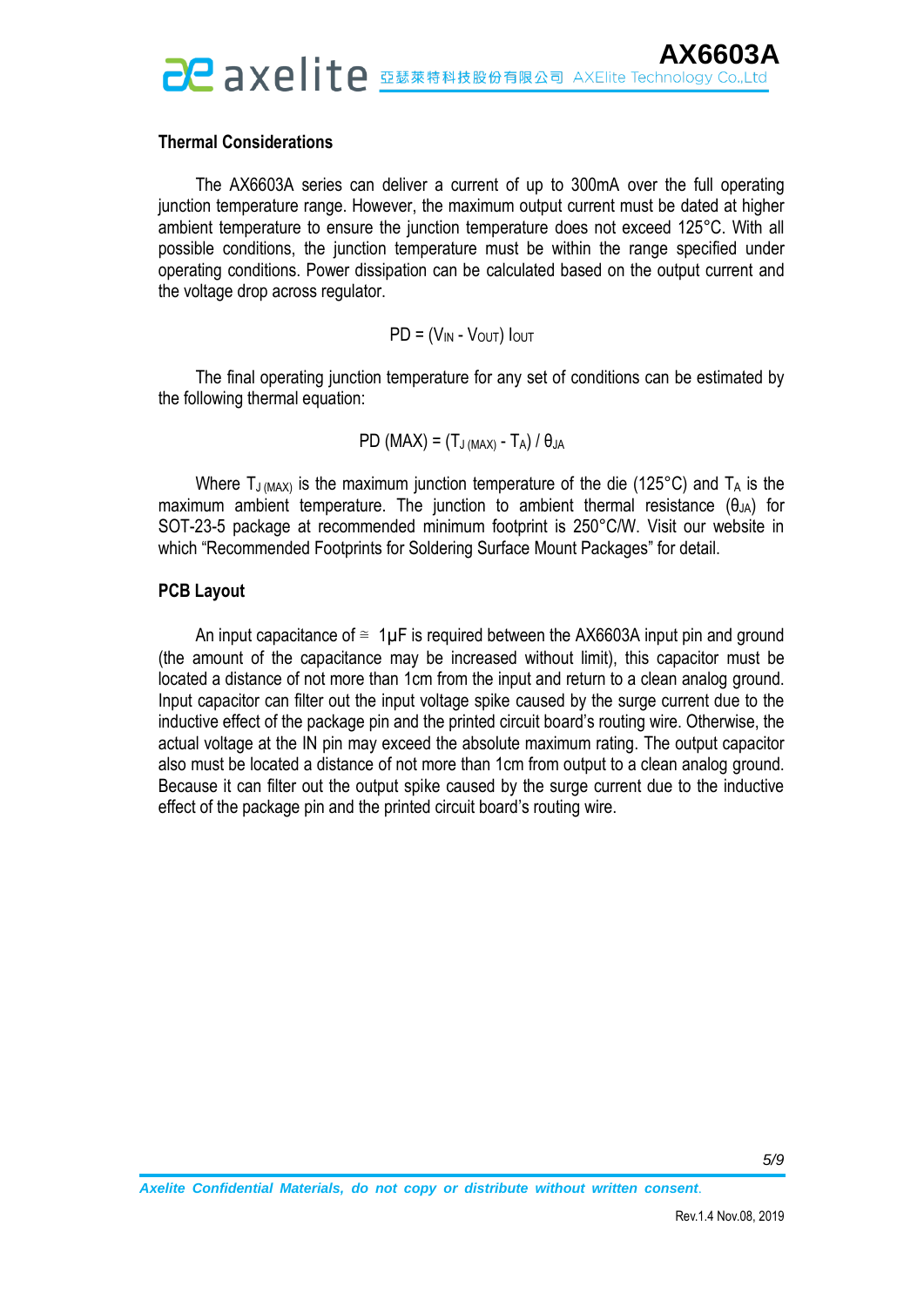**AX60037**<br>AXELITE **EXAMPLE AND AXELITE Technology Co.,Ltd** 

## **TYPICAL CHARACTERISTICS**

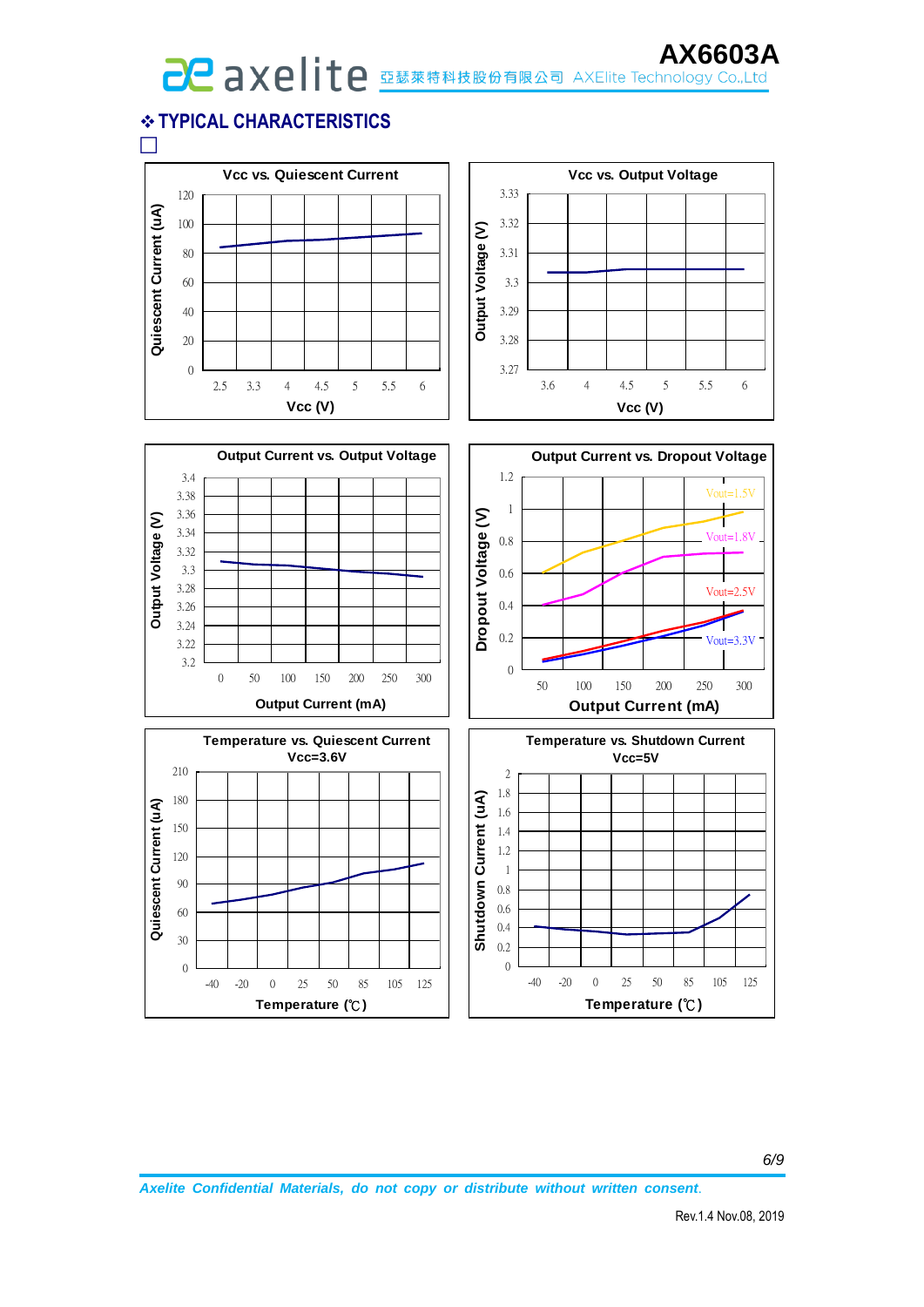# **AX60U31**<br>AXEL AXE | İte **ELERGER AXEL AXEL AXEL AX60U31**

## **TYPICAL CHARACTERISTICS (CONTINUES)**

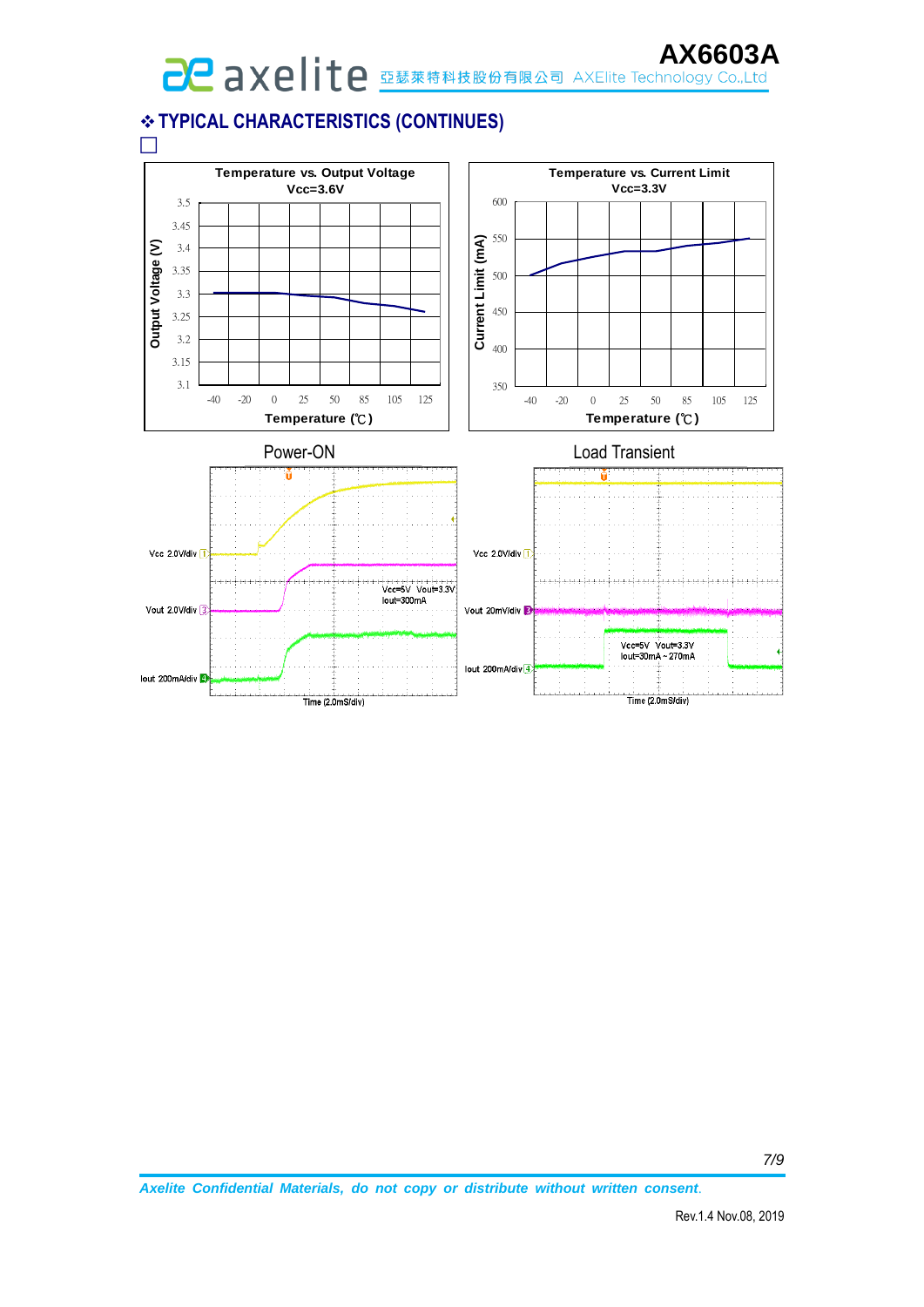## **PACKAGE OUTLINES**



|                |      | <b>Dimensions in Millimeters</b> |                 | <b>Dimensions in Inches</b> |                 |                 |  |
|----------------|------|----------------------------------|-----------------|-----------------------------|-----------------|-----------------|--|
| <b>Symbol</b>  | Min. | Nom.                             | Max.            | Min.                        | Nom.            | Max.            |  |
| A              | 1.05 |                                  | 1.45            | 0.041                       |                 | 0.057           |  |
| A1             | 0.05 |                                  | 0.15            | 0.002                       |                 | 0.006           |  |
| A2             | 0.90 | 1.10                             | 1.30            | 0.035                       | 0.043           | 0.051           |  |
| b              | 0.30 |                                  | 0.50            | 0.012                       |                 | 0.020           |  |
| C              | 0.08 | ۰                                | 0.22            | 0.003                       |                 | 0.009           |  |
| D              | 2.70 | 2.90                             | 3.10            | 0.106                       | 0.114           | 0.122           |  |
| E <sub>1</sub> | 1.40 | 1.60                             | 1.80            | 0.055                       | 0.063           | 0.071           |  |
| E              | 2.60 | 2.80                             | 3.00            | 0.102                       | 0.110           | 0.118           |  |
|                | 0.30 |                                  | 0.60            | 0.012                       |                 | 0.024           |  |
| L1             | 0.50 | 0.60                             | 0.70            | 0.020                       | 0.024           | 0.028           |  |
| e1             | 1.80 | 1.90                             | 2.00            | 0.071                       | 0.075           | 0.079           |  |
| e              | 0.85 | 1.00                             | 1.15            | 0.033                       | 0.039           | 0.045           |  |
| $\theta$       | 0°   | 40                               | 80              | 0°                          | 40              | 80              |  |
| $\theta$ 1     | 50   | 10 <sup>o</sup>                  | 15 <sup>°</sup> | 5 <sup>o</sup>              | 10 <sup>o</sup> | 15 <sup>°</sup> |  |
| $\theta$ 2     | 5°   | 10 <sup>o</sup>                  | 15 <sup>o</sup> | 5 <sup>o</sup>              | 10 <sup>o</sup> | 15 <sup>o</sup> |  |